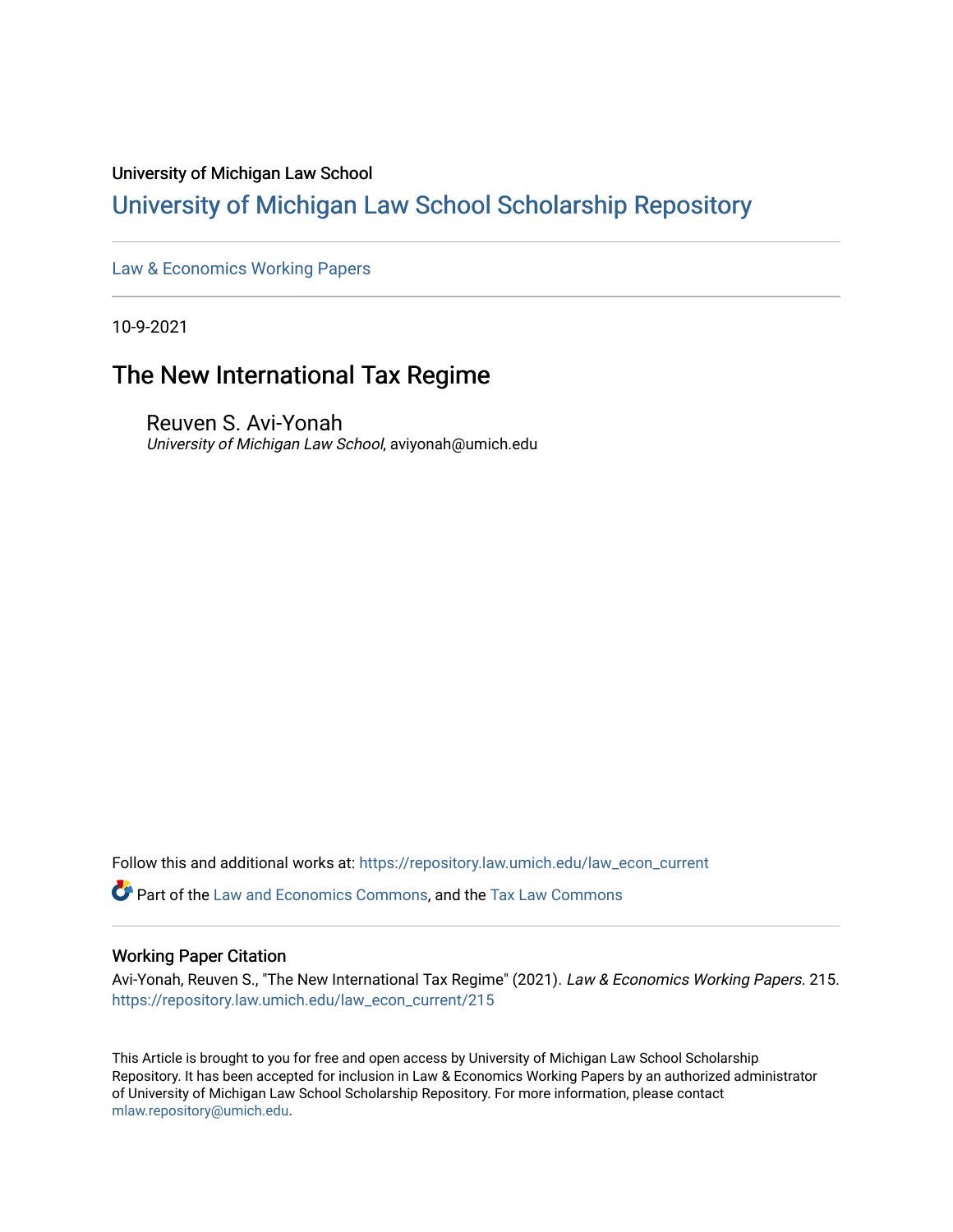Avi-Yonah:

## **DRAFT 10/9/2021**

#### **THE NEW INTERNATIONAL TAX REGIME**

#### **Reuven Avi-Yonah**

#### **ABSTRACT**

On October 8, 2021, over 130 countries committed themselves to the most far-reaching changes in the international tax regime since its inception in 1923. Slated to begin on the anniversary year of 2023, this new regime (ITR 2.0) adopts significant changes from the old one (ITR 1.0). Specifically, ITR 2.0 eliminates the physical presence requirement and the arm's length standard for a significant portion of the profits of large multinationals that have been essential elements of ITR 1.0 since the 1930s, in a way that is more consistent with ITR 1.0's Benefits Principle (BP). ITR 2.0 also explicitly implements the Single Tax Principle (STP) that has formed part of ITR 1.0 from the beginning but had only been partially implemented. Overall, ITR 2.0 is a victory for the attempts to make multinationals pay their fair share in taxes and to update the ITR for the  $21<sup>st</sup>$  century.

#### **1. Introduction**

On October 8, 2021, 136 countries that formed part of the OECD's Inclusive Forum (IF) to implement the Base Erosion and Profit Shifting (BEPS) project signed a statement (the Statement) that embodies the most far-reaching revolution in international taxation since  $1923.<sup>1</sup>$  The Statement marks the beginning of a new international tax regime fit for the  $21^{st}$  century, ITR 2.0.

In what follows, we will summarize the main feature of ITR 2.0 as outlined in the Statement and discuss how ITR 2.0 implements the two principles underlying ITR 1.0, namely the Benefits Principle (BP) and the Single Tax Principle (STP).

The BP, which is based on the compromise reached by the four economists in 1923, states that active (business) income should be taxed primarily at source and passive (investment) income should be taxed primarily at residence. The STP, which was originally stated in 1927 but has been gradually developing since then, states that when the primary taxing country (source for active income and residence for passive income) does not tax, the residual country should tax to prevent double non-taxation. The rate of tax for the STP is the residence tax rate for passive income (earned mostly by

 $1$  OECD, Statement on a Two-Pillar Solution to Address the Tax Challenges Arising from the Digitalisation of the Economy (8 October 2021) (the "Statement").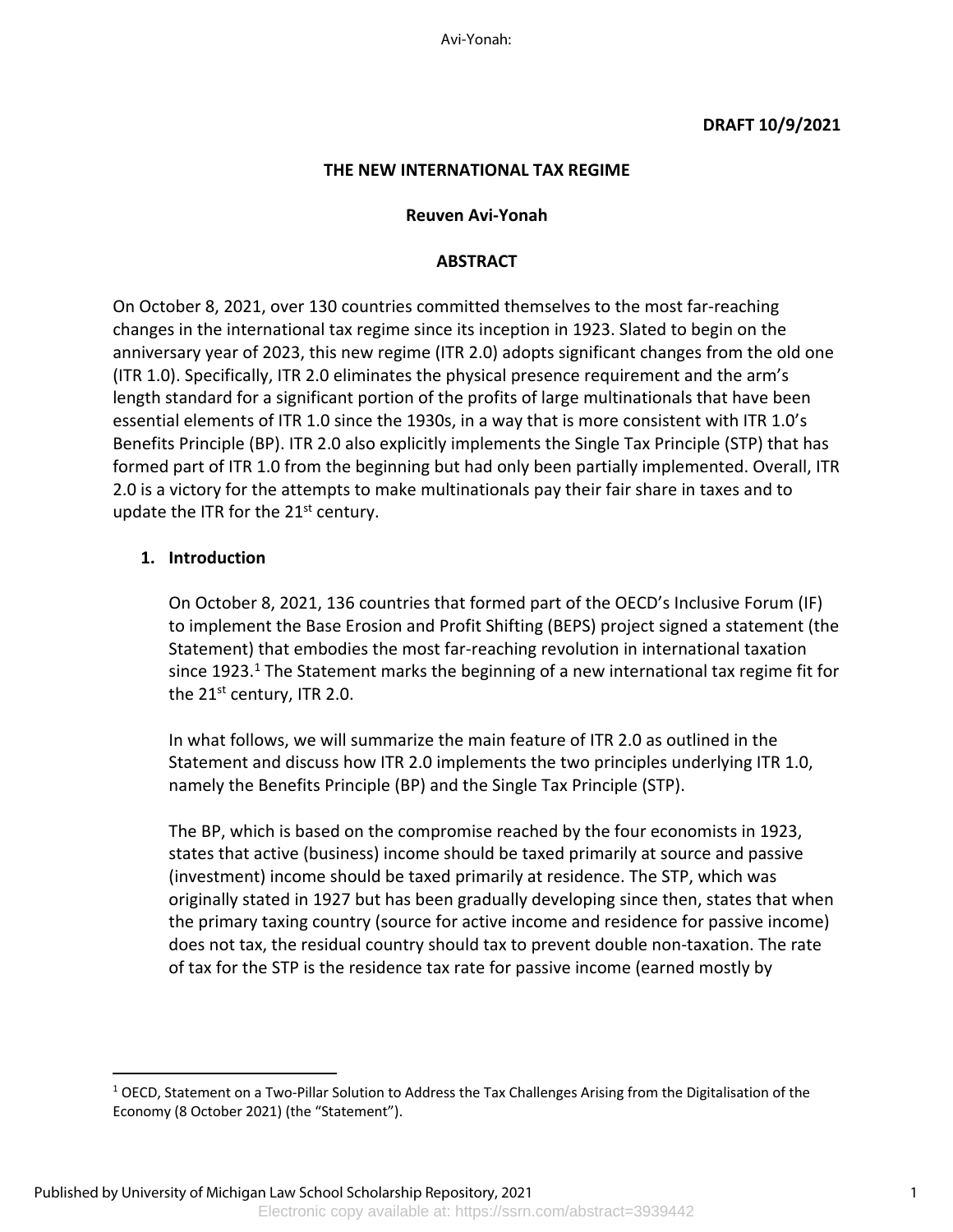individuals) and the average OECD source tax rate for active income (earned mostly by corporations).2

## **2. Pillar One and the Benefits Principle**

The Statement outlines Pillar One as follows: **Pillar One** 

## *Scope*

In-scope companies are the multinational enterprises (MNEs) with global turnover above 20 billion euros and profitability above 10% (i.e. profit before tax/revenue) calculated using an averaging mechanism with the turnover threshold to be reduced to 10 billion euros, contingent on successful implementation including of tax certainty on Amount A, with the relevant review beginning 7 years after the agreement comes into force, and the review being completed in no more than one year.

Extractives and Regulated Financial Services are excluded.

## *Nexus*

There will be a new special purpose nexus rule permitting allocation of Amount A to a market jurisdiction when the in-scope MNE derives at least 1 million euros in revenue from that jurisdiction. For smaller jurisdictions with GDP lower than 40 billion euros, the nexus will be set at 250 000 euros. The special purpose nexus rule applies solely to determine whether a jurisdiction qualifies for the Amount A allocation. Compliance costs (incl. on tracing small amounts of sales) will be limited to a minimum.

## *Quantum*

For in-scope MNEs, 25% of residual profit defined as profit in excess of 10% of revenue will be allocated to market jurisdictions with nexus using a revenuebased allocation key.

## *Revenue sourcing*

Revenue will be sourced to the end market jurisdictions where goods or services are used or consumed. To facilitate the application of this principle, detailed source rules for specific categories of transactions will be developed. In applying

<sup>2</sup> On the BP see Avi-Yonah, *The Structure of International Taxation: A Proposal for Simplification*, 74 Texas L. Rev. 1301 (1996). On the STP see Avi-Yonah, *International Taxation of Electronic Commerce,* 52 Tax L. Rev. 507 (1997).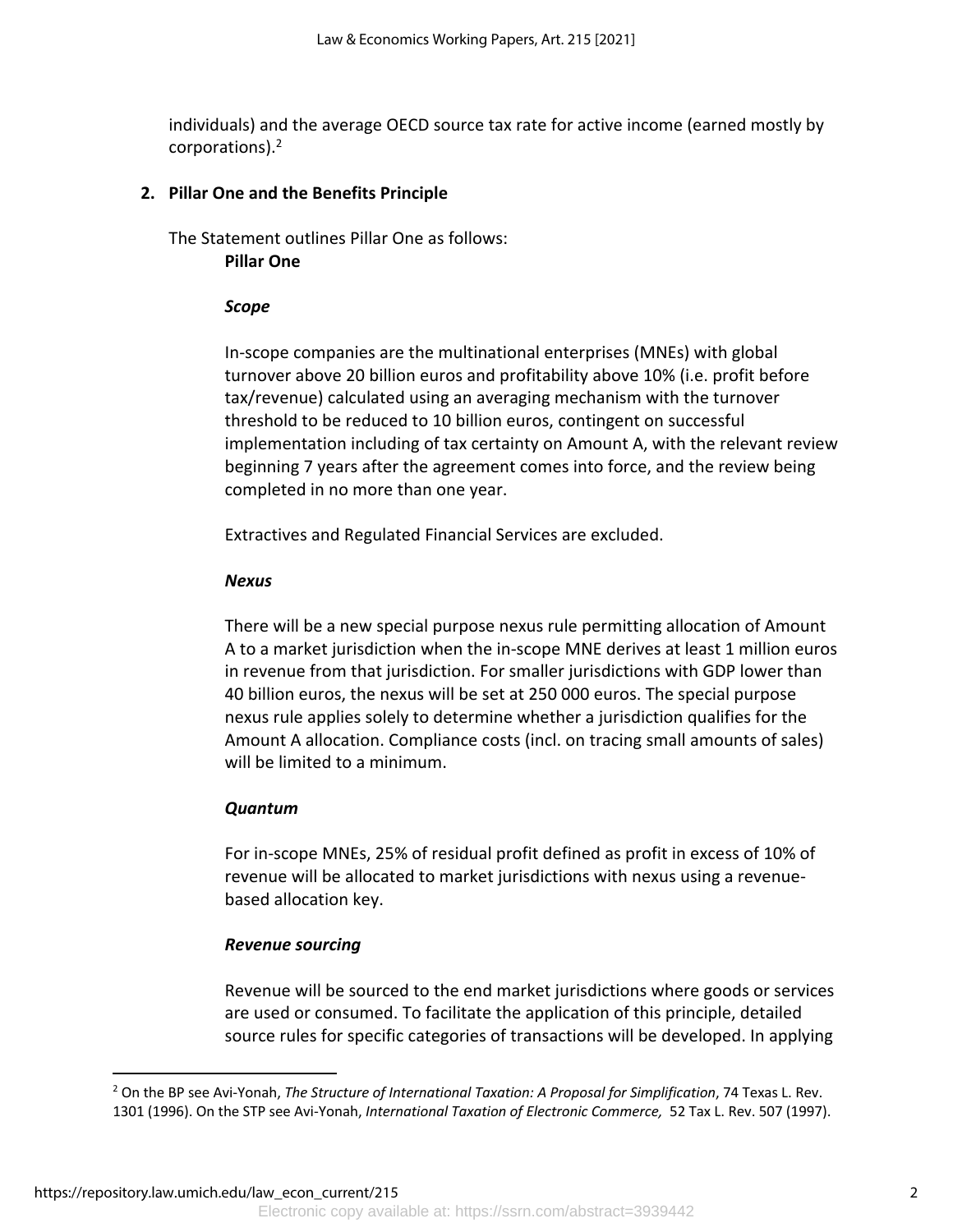the sourcing rules, an in-scope MNE must use a reliable method based on the MNE's specific facts and circumstances.

#### *Tax base determination*

The relevant measure of profit or loss of the in-scope MNE will be determined by reference to financial accounting income, with a small number of adjustments. Losses will be carried forward.

### *Segmentation*

Segmentation will occur only in exceptional circumstances where, based on the segments disclosed in the financial accounts, a segment meets the scope rules.

### *Marketing and distribution profits safe harbour*

Where the residual profits of an in-scope MNE are already taxed in a market jurisdiction, a marketing and distribution profits safe harbour will cap the residual profits allocated to the market jurisdiction through Amount A. Further work on the design of the safe harbour will be undertaken, including to take into account the comprehensive scope.

### *Elimination of double taxation*

Double taxation of profit allocated to market jurisdictions will be relieved using either the exemption or credit method. The entity (or entities) that will bear the tax liability will be drawn from those that earn residual profit.

### *Tax certainty*

In-scope MNEs will benefit from dispute prevention and resolution mechanisms, which will avoid double taxation for Amount A, including all issues related to Amount A (e.g. transfer pricing and business profits disputes), in a mandatory and binding manner. Disputes on whether issues may relate to Amount A will be solved in a mandatory and binding manner, without delaying the substantive dispute prevention and resolution mechanism.

An elective binding dispute resolution mechanism will be available only for issues related to Amount A for developing economies that are eligible for deferral of their BEPS Action 14 peer review1 and have no or low levels of MAP disputes. The eligibility of a jurisdiction for this elective mechanism will be reviewed regularly; jurisdictions found ineligible by a review will remain ineligible in all subsequent years.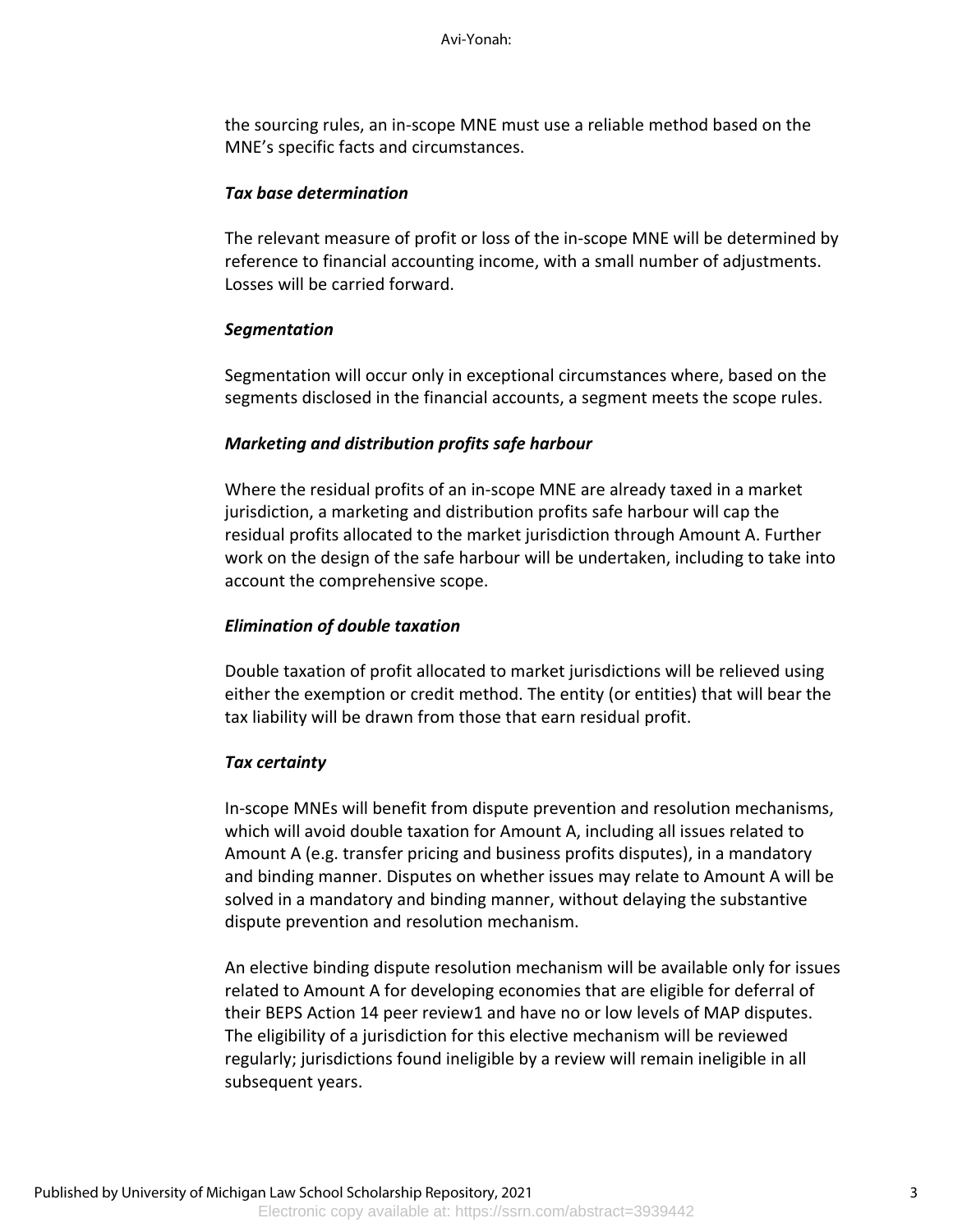## *Amount B*

The application of the arm's length principle to in-country baseline marketing and distribution activities will be simplified and streamlined, with a particular focus on the needs of low capacity countries. This work will be completed by the end of 2022.

## *Administration*

The tax compliance will be streamlined (including filing obligations) and allow inscope MNEs to manage the process through a single entity.

## *Unilateral measures*

The Multilateral Convention (MLC) will require all parties to remove all Digital Services Taxes and other relevant similar measures with respect to all companies, and to commit not to introduce such measures in the future. No newly enacted Digital Services Taxes or other relevant similar measures will be imposed on any company from 8 October 2021 and until the earlier of 31 December 2023 or the coming into force of the MLC. The modality for the removal of existing Digital Services Taxes and other relevant similar measures will be appropriately coordinated. The IF notes reports from some members that transitional arrangements are being discussed expeditiously.

### *Implementation*

The MLC through which Amount A is implemented will be developed and opened for signature in 2022, with Amount A coming into effect in 2023.

The main conceptual innovation in Pillar one is Amount A, which is 25% of residual profit (defined as profit in excess of 10% of revenue) of in-scope MNEs (MNEs with revenues over 20 billion euros and a pre-tax profit margin of 10%). Amount A will be allocated to market jurisdictions with nexus (at least 1 million euros in revenue) using a revenuebased allocation key, i.e., a single factor sales formula.<sup>3</sup>

Amount A eliminates the two features of ITR 1.0 that have long been identified as obsolete: The requirement that a MNE have a permanent establishment (PE) in a source jurisdiction and the arm's length standard (ALS) for calculating the amount of income attributable to the PE. The PE requirement is obsolete in a word in which MNEs can earn

<sup>3</sup> These features are similar to the proposals in Avi-Yonah, Electronic Commerce, supra; Avi-Yonah, *Between Formulary Apportionment and the OECD Guidelines: A Proposal for Reconciliation*, 2 World Tax J. 3 (2010); Avi-Yonah, *Allocating Business Profits for Tax Purposes: A Proposal to Adopt a Formulary Profit Split*, 9 Fla. Tax Rev. 497 (2009) (with K. Clausing and M. Durst).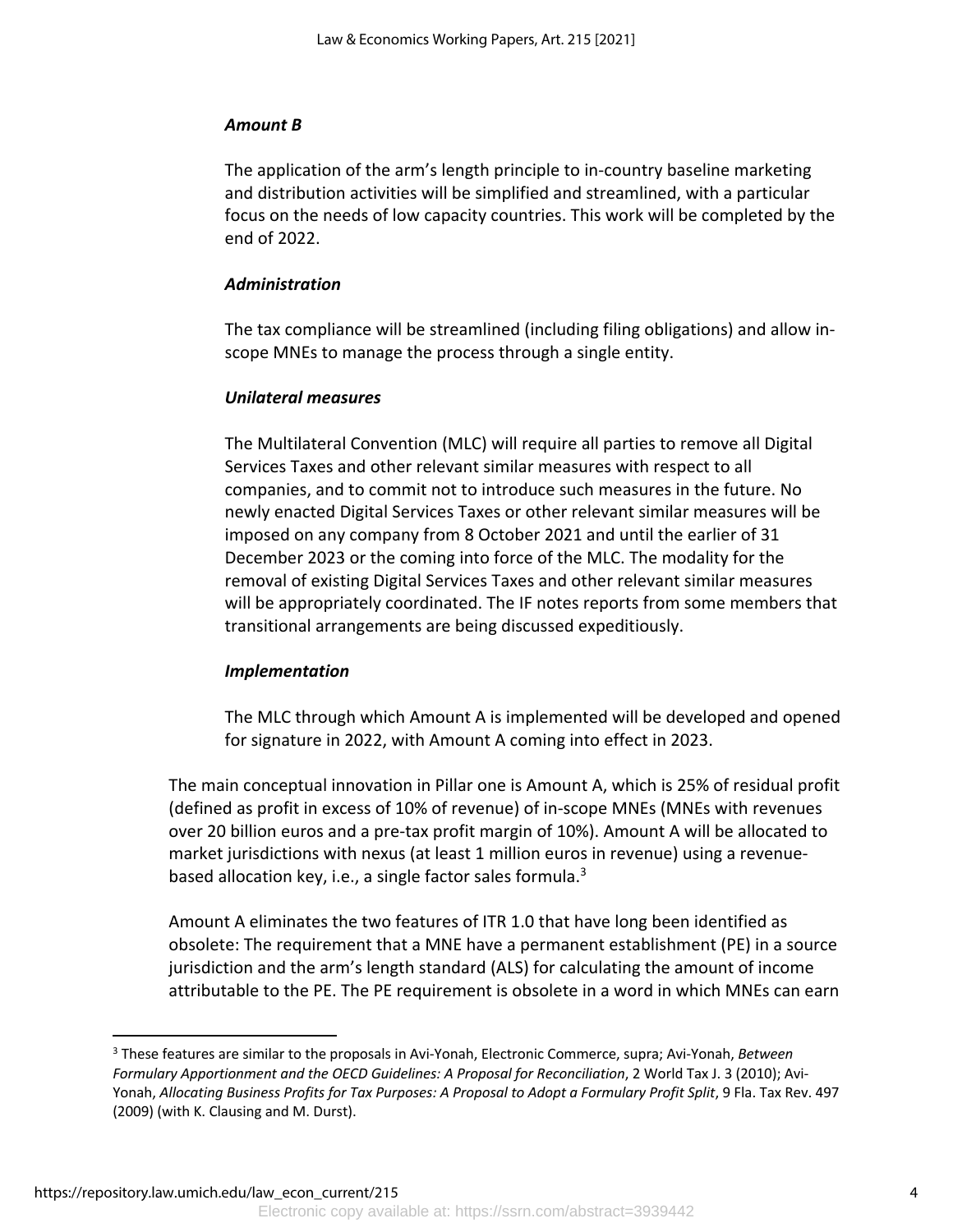billions in a market jurisdiction with no physical presence. The ALS is unworkable for the residual profits of MNEs (defined here as profits above 10%) because there are typically no comparables, so that a formula is the best way to allocate them. The PE requirement and the ALS were both introduced into ITR 1.0 at an early stage, primarily through the work of Mitchell Carroll in the 1930s. It is high time for both to go in a way that ensures that large MNEs like Amazon, Apple, Facebook and Google pay tax in the source country they derive billions of profits from.

Amount A is fully consistent with the BP. While it can be argued that residence country should also get a share since typically the algorithms that underlie the business model were developed there, this is reflected by the fact that 75% of the residual profit is not taxed in the market jurisdiction and therefore should be taxed in other jurisdictions based on Pillar Two.

#### **3. Pillar Two and the Single Tax Principle**

The Statement outlines Pillar Two as follows:

#### **Pillar Two**

#### *Overall design*

Pillar Two consists of:

• two interlocking domestic rules (together the Global anti-Base Erosion Rules (GloBE) rules): (i) an Income Inclusion Rule (IIR), which imposes top-up tax on a parent entity in respect of the low taxed income of a constituent entity; and (ii) an Undertaxed Payment Rule (UTPR), which denies deductions or requires an equivalent adjustment to the extent the low tax income of a constituent entity is not subject to tax under an IIR; and

• a treaty-based rule (the Subject to Tax Rule (STTR)) that allows source jurisdictions to impose limited source taxation on certain related party payments subject to tax below a minimum rate. The STTR will be creditable as a covered tax under the GloBE rules.

#### *Rule status*

The GloBE rules will have the status of a common approach.

This means that IF members:

• are not required to adopt the GloBE rules, but, if they choose to do so, they will implement and administer the rules in a way that is consistent with the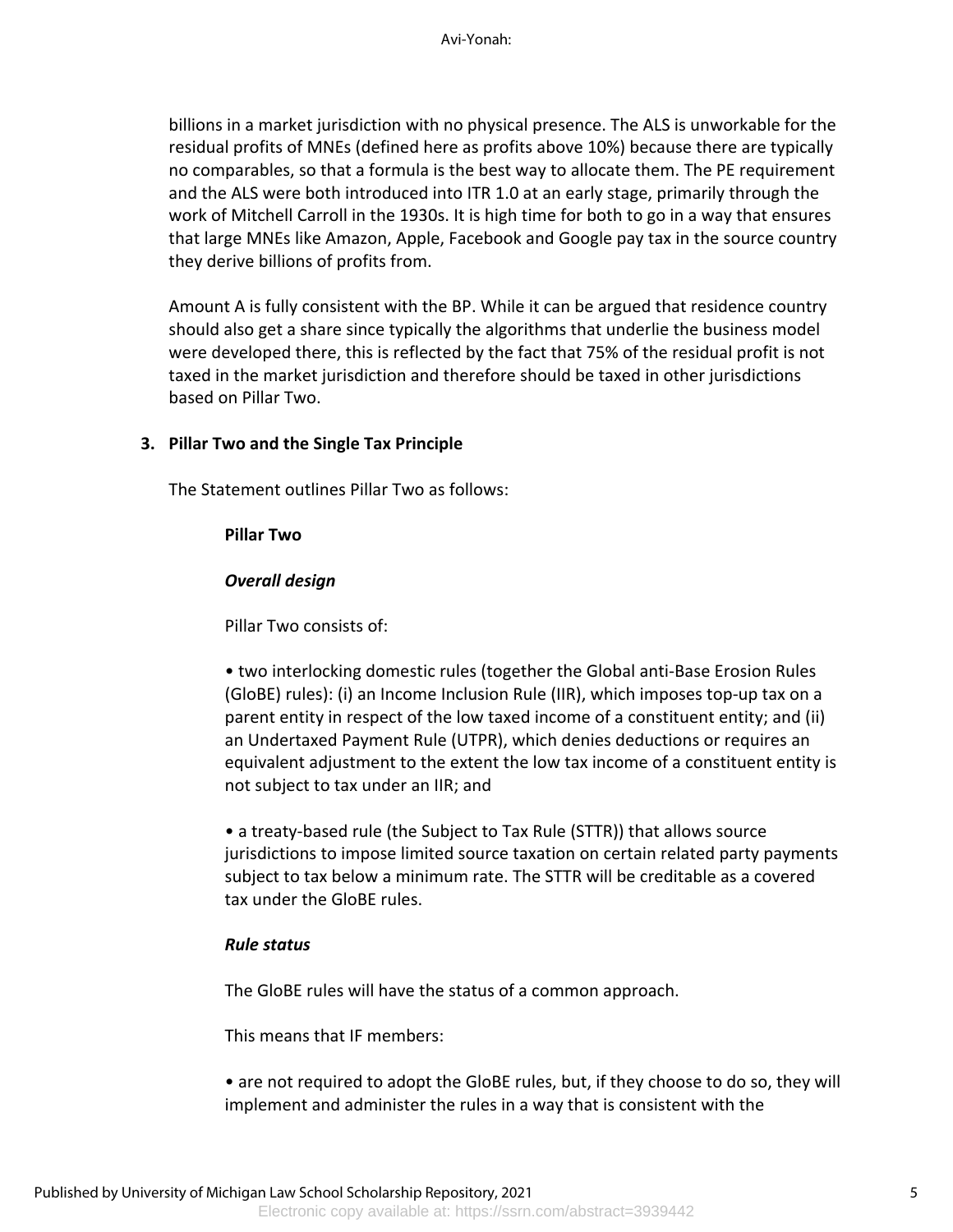outcomes provided for under Pillar Two, including in light of model rules and guidance agreed to by the IF;

• accept the application of the GloBE rules applied by other IF members including agreement as to rule order and the application of any agreed safe harbours.

### *Scope*

The GloBE rules will apply to MNEs that meet the 750 million euros threshold as determined under BEPS Action 13 (country by country reporting). Countries are free to apply the IIR to MNEs headquartered in their country even if they do not meet the threshold.

Government entities, international organisations, non-profit organisations, pension funds or investment funds that are Ultimate Parent Entities (UPE) of an MNE Group or any holding vehicles used by such entities, organisations or funds are not subject to the GloBE rules.

### *Rule design*

The IIR allocates top-up tax based on a top-down approach subject to a splitownership rule for shareholdings below 80%.

The UTPR allocates top-up tax from low-tax constituent entities including those located in the UPE jurisdiction. The GloBE rules will provide for an exclusion from the UTPR for MNEs in the initial phase of their international activity, defined as those MNEs that have a maximum of EUR 50 million tangible assets abroad and that operate in no more than 5 other jurisdictions.2 This exclusion is limited to a period of 5 years after the MNE comes into the scope of the GloBE rules for the first time. For MNEs that are in scope of the GloBE rules when they come into effect the period of 5 years will start at the time the UTPR rules come into effect.

### *ETR calculation*

The GloBE rules will operate to impose a top-up tax using an effective tax rate test that is calculated on a jurisdictional basis and that uses a common definition of covered taxes and a tax base determined by reference to financial accounting income (with agreed adjustments consistent with the tax policy objectives of Pillar Two and mechanisms to address timing differences).

In respect of existing distribution tax systems, there will be no top-up tax liability if earnings are distributed within 4 years and taxed at or above the minimum level.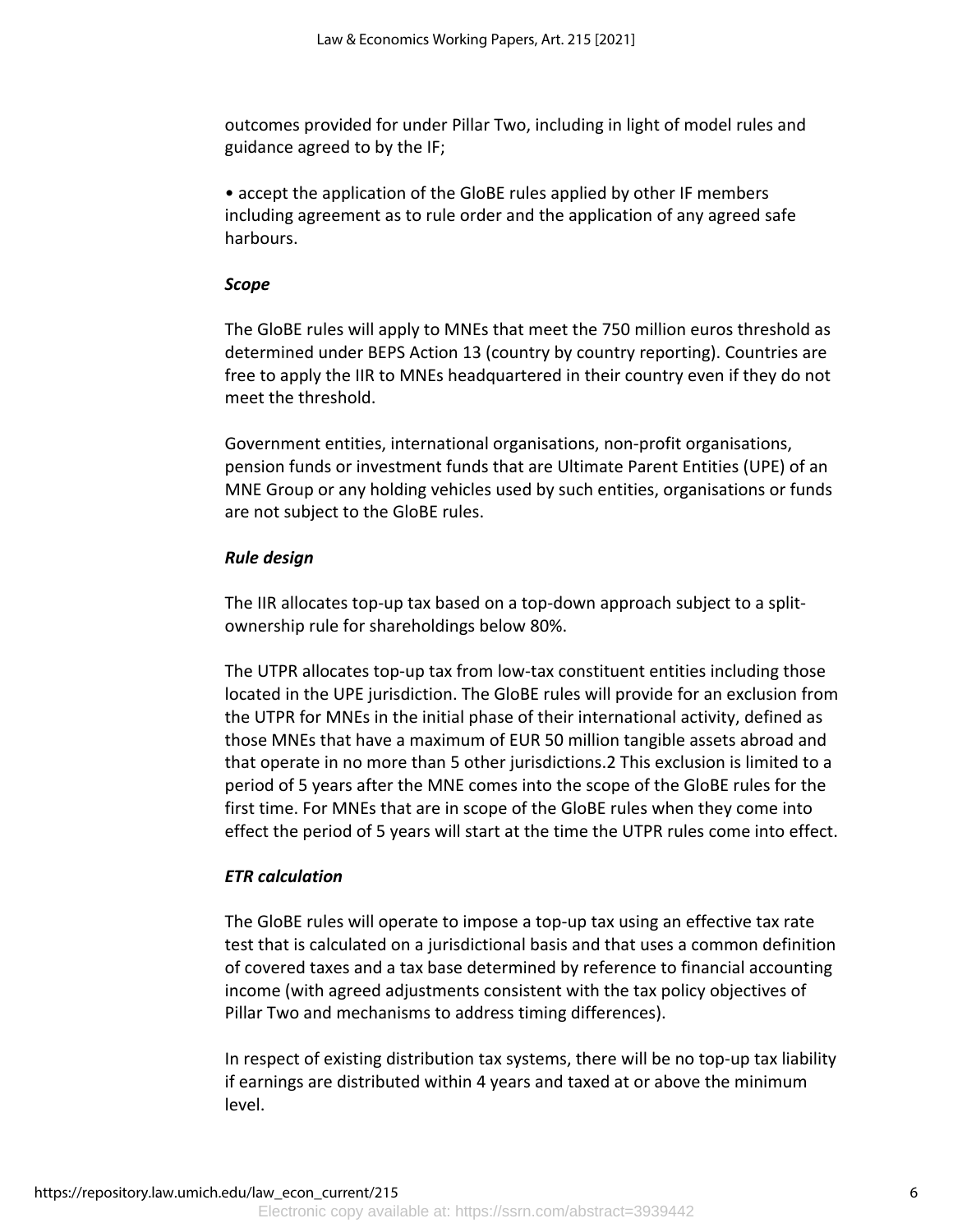Avi-Yonah:

## *Minimum rate*

The minimum tax rate used for purposes of the IIR and UTPR will be 15%.

## *Carve-outs*

The GloBE rules will provide for a formulaic substance carve-out that will exclude an amount of income that is 5% of the carrying value of tangible assets and payroll. In a transition period of 10 years, the amount of income excluded will be 8% of the carrying value of tangible assets and 10% of payroll, declining annually by 0.2 percentage points for the first five years, and by 0.4 percentage points for tangible assets and by 0.8 percentage points for payroll for the last five years. The GloBE rules will also provide for a *de minimis* exclusion for those jurisdictions where the MNE has revenues of less than EUR 10 million and profits of less than EUR 1 million.

## *Other exclusions*

The GloBE rules also provide for an exclusion for international shipping income using the definition of such income under the OECD Model Tax Convention.

## *Simplifications*

To ensure that the administration of the GloBE rules are as targeted as possible and to avoid compliance and administrative costs that are disproportionate to the policy objectives, the implementation framework will include safe harbours and/or other mechanisms.

## *GILTI co-existence*

It is agreed that Pillar Two will apply a minimum rate on a jurisdictional basis. In that context, consideration will be given to the conditions under which the US GILTI regime will co-exist with the GloBE rules, to ensure a level playing field.

## *Subject to tax rule (STTR)*

IF members recognise that the STTR is an integral part of achieving a consensus on Pillar Two for developing countries.3 IF members that apply nominal corporate income tax rates below the STTR minimum rate to interest, royalties and a defined set of other payments would implement the STTR into their bilateral treaties with developing IF members when requested to do so.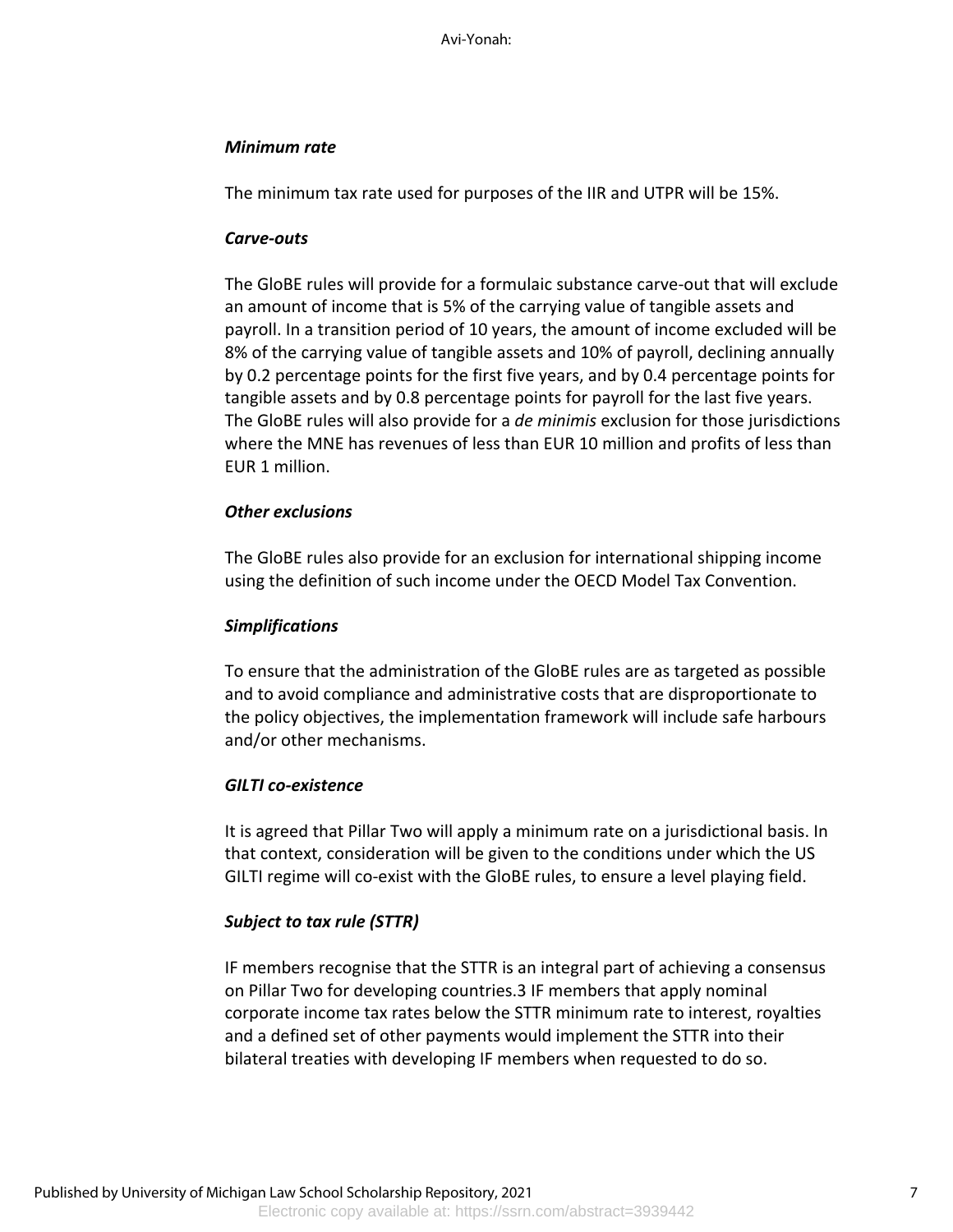The taxing right will be limited to the difference between the minimum rate and the tax rate on the payment.

The minimum rate for the STTR will be 9%.

## *Implementation*

Pillar Two should be brought into law in 2022, to be effective in 2023, with the UTPR coming into effect in 2024.

Pillar Two fully implements the STP. The STP was already envisaged in the original League of Nations Model from 1927 but was first implemented in the 1960s and then gradually accepted (with some steps back like the US portfolio interest exemption in 1984 and check the box in 1997) and implemented in BEPS 1.0 (2013-15) and the TCJA  $(2017).<sup>4</sup>$ 

The IIR reflects the ability of residence countries to implement the STP by taxing their MNEs on a residence basis. Since 95% of large MNEs are resident in G20 countries, this is expected to be highly effective. The UTPR and STTR are designed to enable residual source taxation when residence taxation is ineffective.

The minimum tax rate of 15% is low but was the best that can be expected from including so many countries. The G20 can be expected to use a higher rate for the IIR, especially if the US takes the lead in raising the GILTI rate. The substance carve out is unfortunate (since it allows for some double non-taxation in violation of the STP) but is quite limited.

Together with the CRS regime that implements the STP for individuals, Pillar Two will ensure that the STP will apply to large MNEs as well.

## **4. Conclusion**

In March 1923, the four economists (Profs. Bruins, Einaudi, and Seligman and Sir Josiah Stamp) reached the compromise on the BP that created ITR 1.0. In the 1960s, Stanley Surrey first practically implemented the STP by inventing the CFC rules and including the STP in US tax treaties. A century later, the birth of ITR 2.0 builds on their work in updating the ITR for the business realities of the  $21<sup>st</sup>$  century. We should all hope that in face of the pressures of deglobalization and rising nationalism, ITR 2.0 will survive and

<sup>4</sup> For antecedents to Pillar Two see Avi-Yonah, Electronic Commerce, supra; Avi-Yonah, *Who Invented the Single Tax Principle? An Essay on the History of US Treaty Policy*, 59 NYLS L Rev 305 (2015); Avi-Yonah, *Stanley Surrey, the 1981 US Model, and the Single Tax Principle*, 49 Intertax 729 (2021) (with G. Mazzoni).